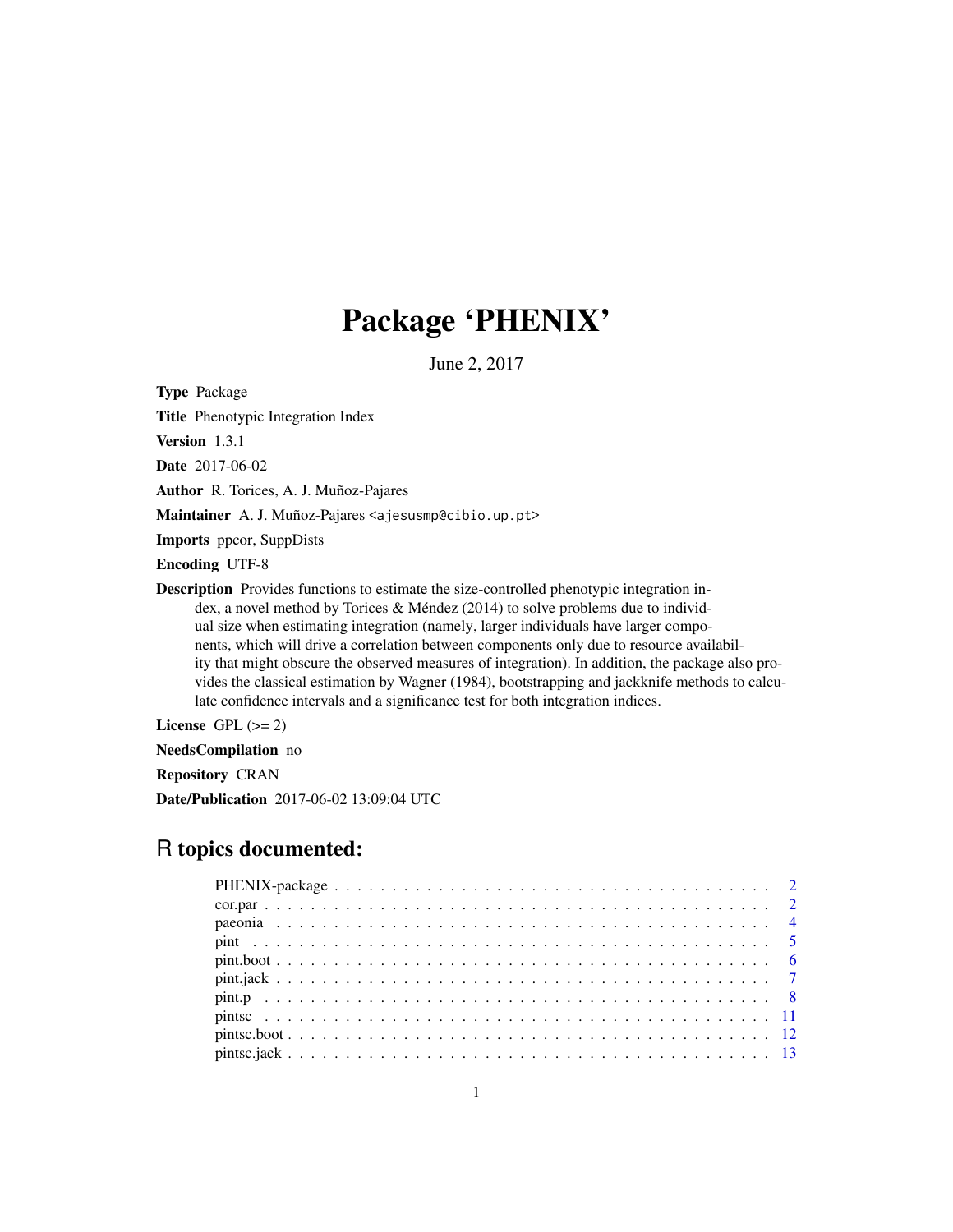| Index |  |  |  |  |  |  |  |  |  |  |  |  |  |  |  |  |  |  |  |
|-------|--|--|--|--|--|--|--|--|--|--|--|--|--|--|--|--|--|--|--|

<span id="page-1-0"></span>2 cor.par

PHENIX-package *size-controlled phenotypic integration index*

Description

PHENIX estimates a phenotypic integration index taking into account the size of the studied organ. For that, the magnitude of phenotypic integration between a set of traits in a population is quantified by the variance of the eigenvalues of the partial-correlation matrix (Torices & Méndez 2014). This partial-correlation matrix assess the correlation structure between all traits after controlling by the organ size. In addition, PHENIX also computes the integration values based on the correlation matrix between traits (Wagner 1984). Confidence intervals of both indices are calculated by bootstrapping and jackknife and the statistical significance is calculated by simulating a null distribution.

# Details

| Package: | <b>PHENIX</b> |
|----------|---------------|
| Type:    | Package       |
| Version: | 1.1           |
| Date:    | 2015-1-22     |
| License: | $GPL-2$       |

#### Author(s)

R. Torices, A.J. Muñoz-Pajares

Maintainer: A.J. Muñoz-Pajares to <ajesusmp@cibio.up.pt>

#### References

R Torices, AJ Muñoz-Pajares (2015). PHENIX: An R package to estimate a size-controlled phenotypic integration index Applications in plant sciences 3 (5) DOI: 10.3732/apps.1400104

cor.par *Partial correlation*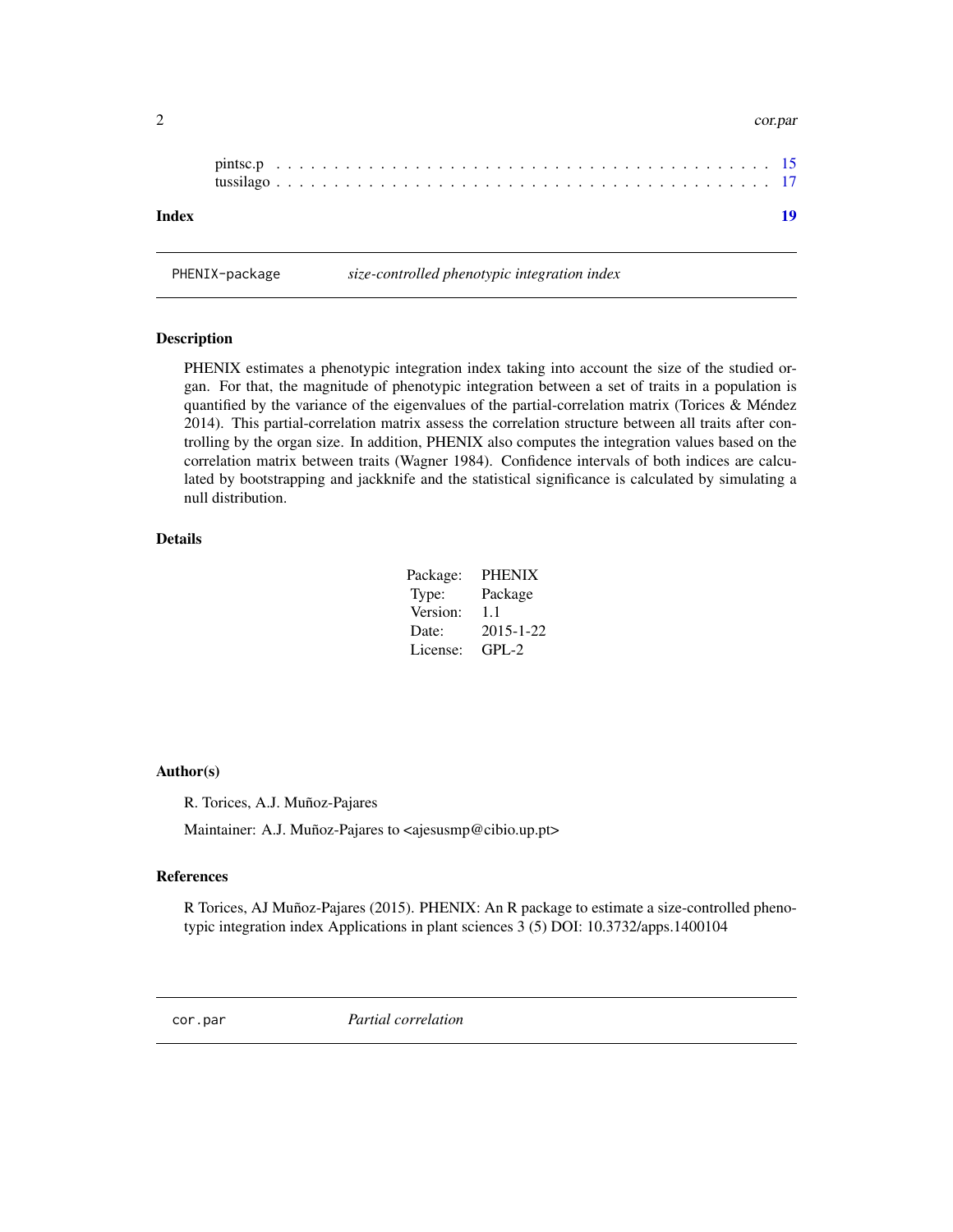#### <span id="page-2-0"></span>cor.par 3

#### Description

This function calculates the partial correlation matrix between a set of traits and a third control variable.

#### Usage

cor.par(traits, c.trait, trait.names = FALSE, silent=FALSE)

#### Arguments

| traits      | a dataframe or a matrix object containing traits as columns and individuals as<br>rows                                                                                                           |
|-------------|--------------------------------------------------------------------------------------------------------------------------------------------------------------------------------------------------|
| c.trait     | a vector containing the third control variable to estimate partial correlations, for<br>instance: organ size or individual size                                                                  |
| trait.names | a logical. If 'FALSE' (default), trait names in the output are defined as "Trait 1",<br>"Trait 2", , "Trait n". If 'TRUE', output trait names are the same than those in<br>the input dataframe. |
| silent      | a logical. If 'FALSE' (default), return a warning message if any row contains<br>missing data (and is removed from the original dataset before computation).                                     |

# Details

This function is utilised internally by [pintsc](#page-10-1) and [pintsc.boot](#page-11-1) to estimate the phenotypic integration index from partial correlations. Rows containing missing values are removed.

#### Value

A matrix with the pairwise partial correlation between traits.

#### Author(s)

R. Torices, A.J. Muñoz-Pajares

#### See Also

[pcor](#page-0-0), [pcor.test](#page-0-0)

#### Examples

```
# Dataset from Torices & Méndez (2014)
# This data set represents the dry mass (in grams) of inflorescence components of the sunflower
# species Tussilago farfara. The inflorescences were dissected in 'SCAPE', 'RECEPTACLE', 'MALEFL'
# (male flowers), 'OVAR' (reproductive part of female flowers), and 'RAYS' (the petaloid ray of
# female flower). Furthermore in the last column the total weight of the inflorescence is added
# 'TOTALSIZE'
```

```
data(tussilago)
print(tussilago)
cor.par(tussilago[,1:5], tussilago[,6], trait.names=TRUE) # NA automatically removed
```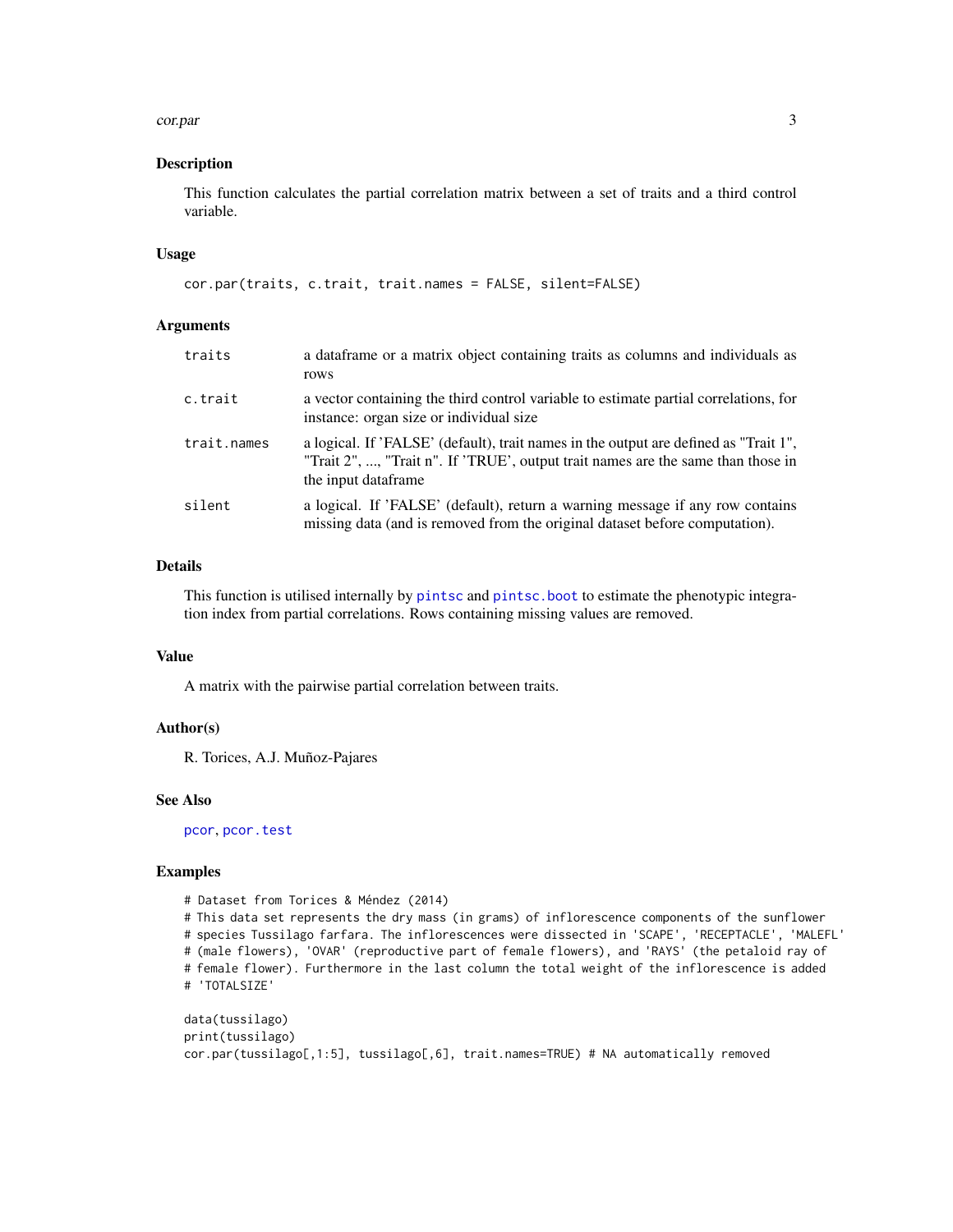#### 4 paeonia

```
traits<-na.exclude(tussilago) # NA manually removed
cor.par(traits[,1:5], traits[,6], trait.names=TRUE)
```
paeonia *phenotypic integration example dataset #1*

# Description

phenotypic integration example dataset from Méndez & Traveset (2003).

#### Usage

data(paeonia)

#### Details

This data set represents the dry mass (in grams) of inflorescence components of the herbaceous perennial plant *Paeonia cambessedesii*. Variables include mass for 'PETIOLE', 'RECEPTACLE', 'SEPAL', 'LEAF\_ACC', 'PETAL', 'STAMEN', and 'CARPEL'. 'LEAF\_ACC' represent the dry mass of the accessory leaf (subtending the flower but close to the sepals). Furthermore the first and last columns include the individual number ('ID') and the total weight of the inflorescence ('TOTAL').

#### Author(s)

M. Méndez, A. Traveset

#### References

Méndez, M. & Traveset, A. 2003. Sexual allocation in single-flowered individuals of a hermaphroditic species in relation to plant and flower size. Oecologia 137:69-75.

#### Examples

data(paeonia)

<span id="page-3-0"></span>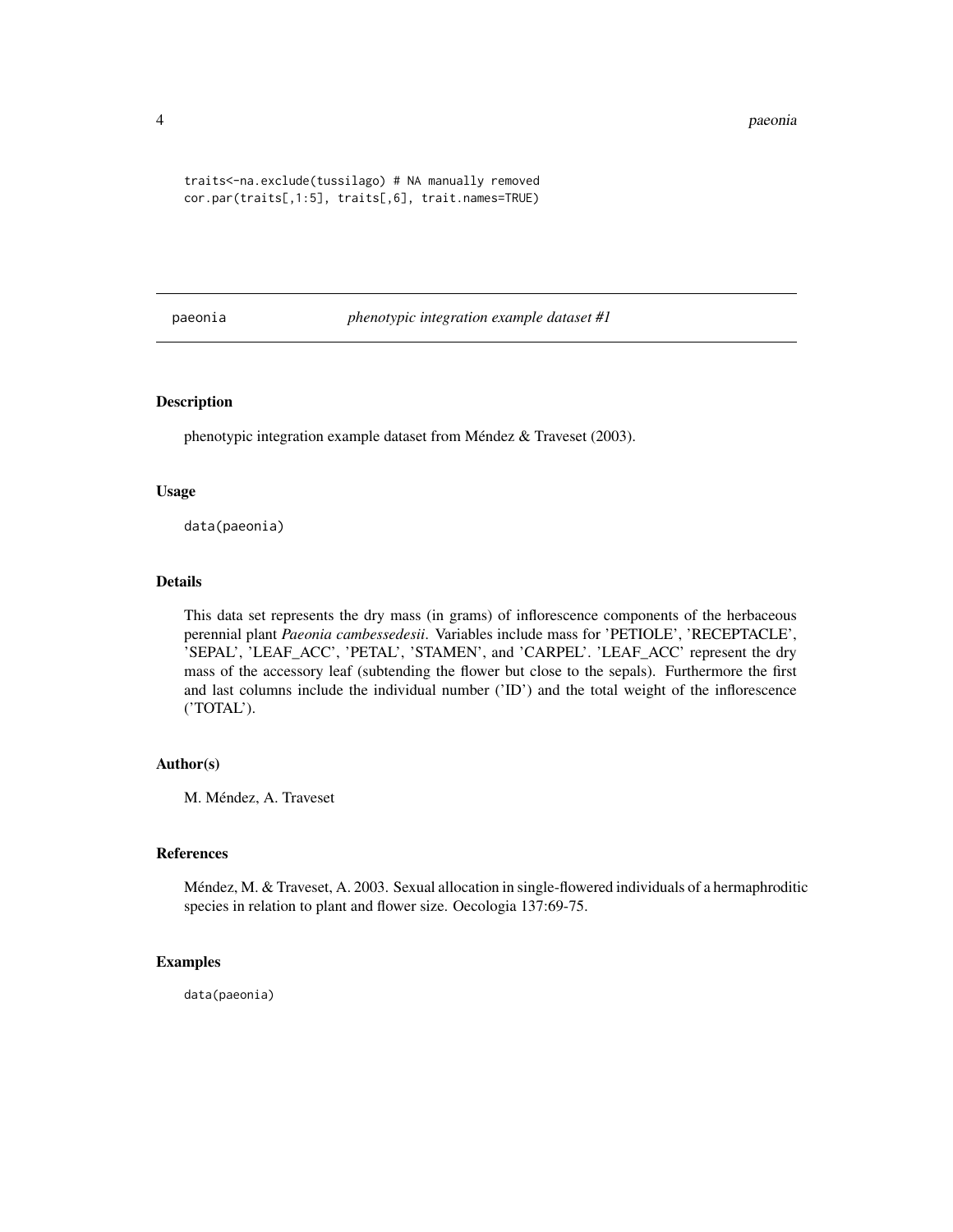#### <span id="page-4-1"></span><span id="page-4-0"></span>Description

Estimates phenotypic integration indices based on the variance of the eigenvalues of the correlation matrix between phenotypic traits following Wagner (1984).

#### Usage

```
pint(traits)
```
#### Arguments

traits a dataframe or a matrix object containing traits as columns and individuals as rows

#### Details

This function estimates the phenotypic integration index (PINT) using the correlation matrix following Wagner (1984), as well as a phenotypic integration index (PINT.c) corrected by the number of traits and individuals of each population. The uncorrected estimate is also expressed as percentage depending on the maximum possible integration levels.

#### Value

A list with five elements containing:

| PINT:    | The phenotypic integration index.           |
|----------|---------------------------------------------|
| RelPINT: | Percentage of maximum possible integration. |
| PINT.c:  | Corrected phenotypic integration index.     |
| Ν:       | Number of observations used.                |

#### Author(s)

R. Torices, A.J. Muñoz-Pajares

#### References

Cheverud, J.M., Wagner, G.P. & Dow, M.M. 1989. Methods for the comparative analysis of variation patterns. Systematic Zoology 38:201–213

Pavlicev, M., Cheverud, J.M. & Wagner, G.P. 2009. Measuring morphological integration using eigenvaluev ariance. Evolutionary Biology 36:157–170

Wagner, G.P. 1984. On the eigenvalue distribution of genetic and phenotypic dispersion matrices: evidence for a nonrandom organization of quantitative character variation. Journal of Mathematical Biology 21:77–95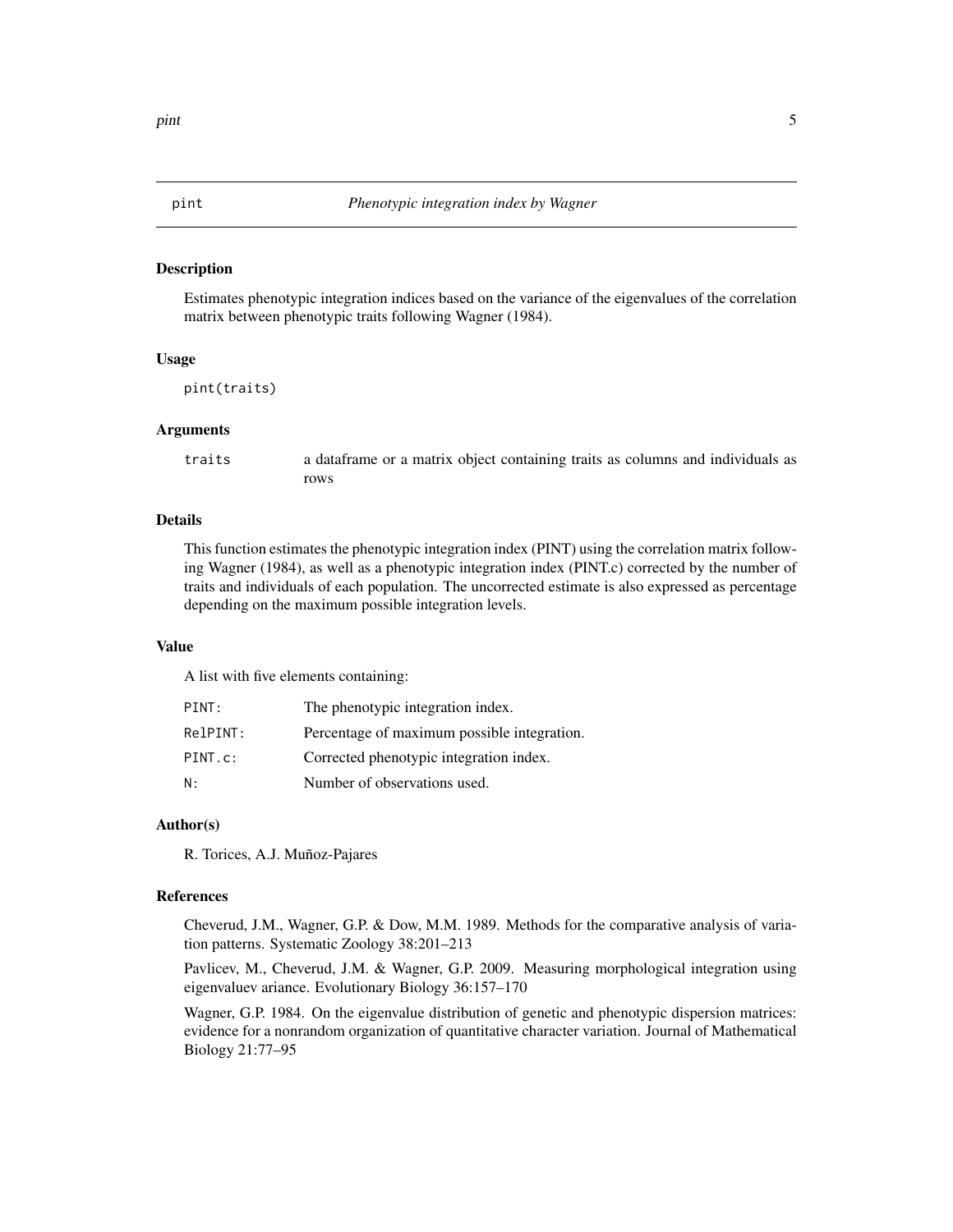# See Also

[pint.p](#page-7-1), [pint.boot](#page-5-1), [pint.jack](#page-6-1), [pintsc](#page-10-1)

#### Examples

# Dataset from Torices & Méndez (2014)

# This data set represents the dry mass (in grams) of inflorescence components of the sunflower # species Tussilago farfara. The inflorescences were dissected in 'SCAPE', 'RECEPTACLE', 'MALEFL' # (male flowers), 'OVAR' (reproductive part of female flowers), and 'RAYS' (the petaloid ray of # female flower). Furthermore in the last column the total weight of the inflorescence is added # 'TOTALSIZE'

#### data(tussilago)

pint (tussilago[,1:5]) # the last column is not included since represents the total size # NOTE that the number of observations used by the function was 18 instead 29 that were # included in the 'tussilago' data set. Missing values were removed.

<span id="page-5-1"></span>pint.boot *Phenotypic integration (by Wagner) bootstrap intervals*

#### **Description**

This function estimates the confidence intervals of the phenotypic integration index (Wagner, 1984) using bootstrap.

#### Usage

pint.boot(traits, replicates = 1000, verbose=FALSE)

#### **Arguments**

| traits     | a data frame or a matrix object containing traits as columns and individuals as<br>rows   |
|------------|-------------------------------------------------------------------------------------------|
| replicates | a numeric, the number of randomizations (1000 by default)                                 |
| verbose    | a logic, if TRUE, values obtained during the bootstrap resampling are also re-<br>ported. |

#### Details

Rows containing missing values are removed.

#### Value

A matrix with two columns and nine rows. Columns contain information for the uncorrected and corrected indices whereas rows contain mean, median, standard deviation (SD), standard error (SE), lower and higher confidence interval at 99%, lower and higher confidence interval at 95%, and the number of randomizations.

<span id="page-5-0"></span>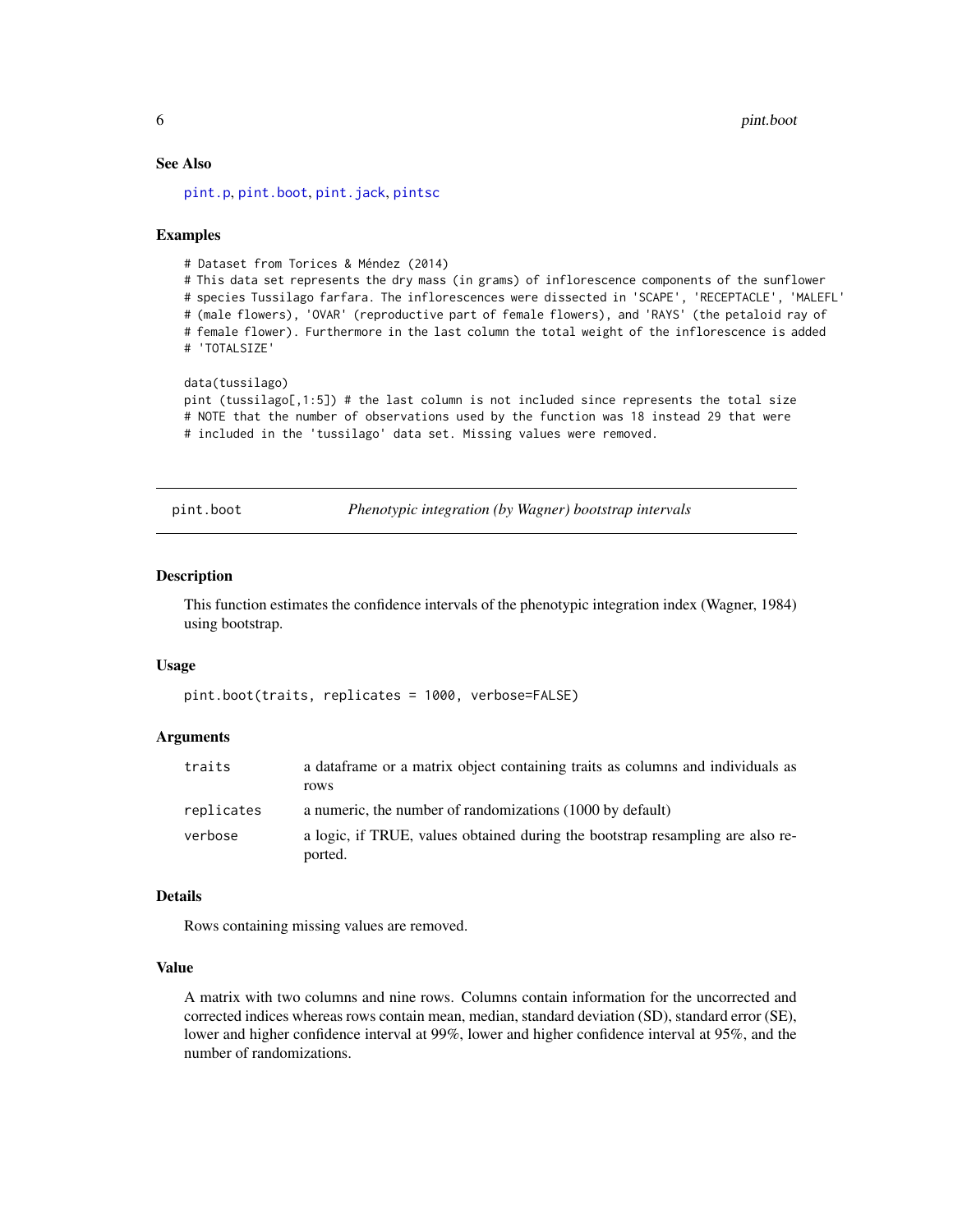#### <span id="page-6-0"></span>pint.jack 7

#### Author(s)

R. Torices, A.J. Muñoz-Pajares

#### References

Cheverud, J.M., Wagner, G.P. & Dow, M.M. 1989. Methods for the comparative analysis of variation patterns. Systematic Zoology 38:201–213

Pavlicev, M., Cheverud, J.M. & Wagner, G.P. 2009. Measuring morphological integration using eigenvaluev ariance. Evolutionary Biology 36:157–170

#### See Also

[pint](#page-4-1), [pint.p](#page-7-1), [pintsc.boot](#page-11-1), [pint.jack](#page-6-1)

#### Examples

# Dataset from Torices & Méndez (2014)

```
# This data set represents the dry mass (in grames) of inflorescence components of the sunflower
# species Tussilago farfara. The inflorescences were dissected in 'SCAPE', 'RECEPTACLE', 'MALEFL'
# (male flowers), 'OVAR' (reproductive part of female flowers), and 'RAYS' (the petaloid ray of
# female flower). Furthermore in the last column the total weight of the inflorescence is added
# 'TOTALSIZE'
```

```
data(tussilago)
pint.boot(tussilago[,1:5], 100)
# The phenotypic integration intervals do not include 0.
# For faster execution, we used 100 replicates in this example.
# For real data set increase this number:
# pint.boot(tussilago[,1:5], 5000)
```
<span id="page-6-1"></span>pint.jack *Phenotypic integration (by Wagner) jackknife resampling*

#### **Description**

This function estimates the confidence intervals of the phenotypic integration index (Wagner, 1984) using jackknife resampling.

#### Usage

```
pint.jack(traits,n.remove=1, verbose=FALSE)
```
#### Arguments

| traits   | a data frame or a matrix object containing traits as columns and individuals as           |
|----------|-------------------------------------------------------------------------------------------|
|          | rows                                                                                      |
| n.remove | a numeric, the number of individuals to remove on every jackknife iteration               |
| verbose  | a logic, if TRUE, values obtained during the jackknife resampling are also re-<br>ported. |
|          |                                                                                           |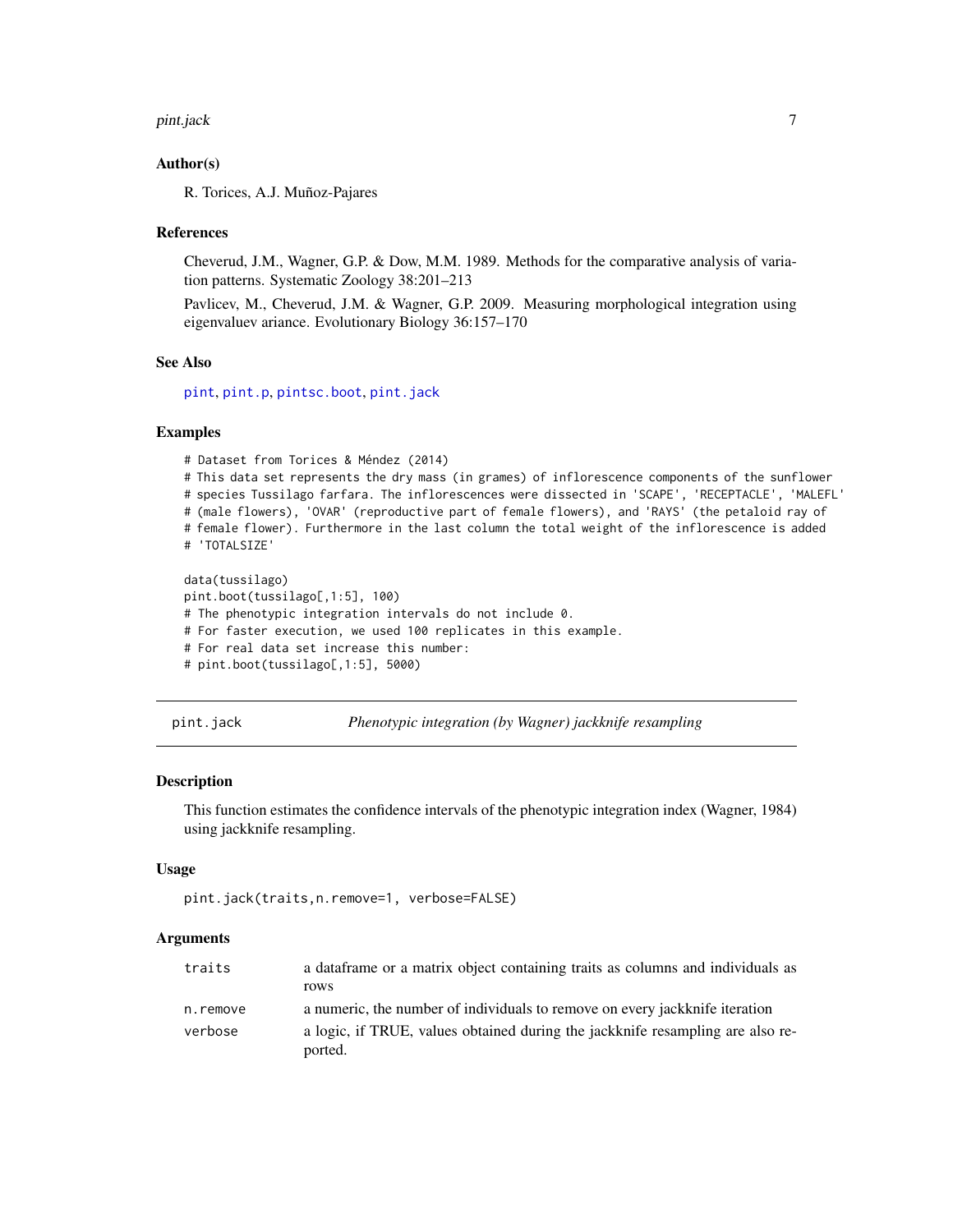# <span id="page-7-0"></span>Details

For every iteration, this function removes a given number of individuals before estimating phenotypic integration indices. Then, the process is repeated until all the possible combinations of this number of individuals have been removed. Rows containing missing values are removed.

#### Value

A matrix with two columns and nine rows. Columns contain information for the uncorrected and corrected indices whereas rows contain mean, median, standard deviation (SD), standard error (SE), lower and higher confidence interval at 99%, lower and higher confidence interval at 95%, and the number of iterations.

#### Author(s)

A.J. Muñoz-Pajares, R. Torices

#### References

Cheverud, J.M., Wagner, G.P. & Dow, M.M. 1989. Methods for the comparative analysis of variation patterns. Systematic Zoology 38:201–213

Pavlicev, M., Cheverud, J.M. & Wagner, G.P. 2009. Measuring morphological integration using eigenvaluev ariance. Evolutionary Biology 36:157–170

### See Also

[pint](#page-4-1), [pint.p](#page-7-1), [pintsc.jack](#page-12-1)

#### Examples

# Dataset from Torices & Méndez (2014) # This data set represents the dry mass (in grames) of inflorescence components of the sunflower # species Tussilago farfara. The inflorescences were dissected in 'SCAPE', 'RECEPTACLE', 'MALEFL' # (male flowers), 'OVAR' (reproductive part of female flowers), and 'RAYS' (the petaloid ray of # female flower). Furthermore in the last column the total weight of the inflorescence is added # 'TOTALSIZE'

```
data(tussilago)
pint.jack(tussilago[,1:5], 1) # Replicates are obtained removing one individual
pint.jack(tussilago[,1:5], 3) # Replicates are obtained removing three individuals
```
<span id="page-7-1"></span>pint.p *Phenotypic integration index (by Wagner) significance test*

#### Description

Estimates p-values for the phenotypic integration index described by Wagner (1984). For that, it generates a null distribution based on product–moment correlations.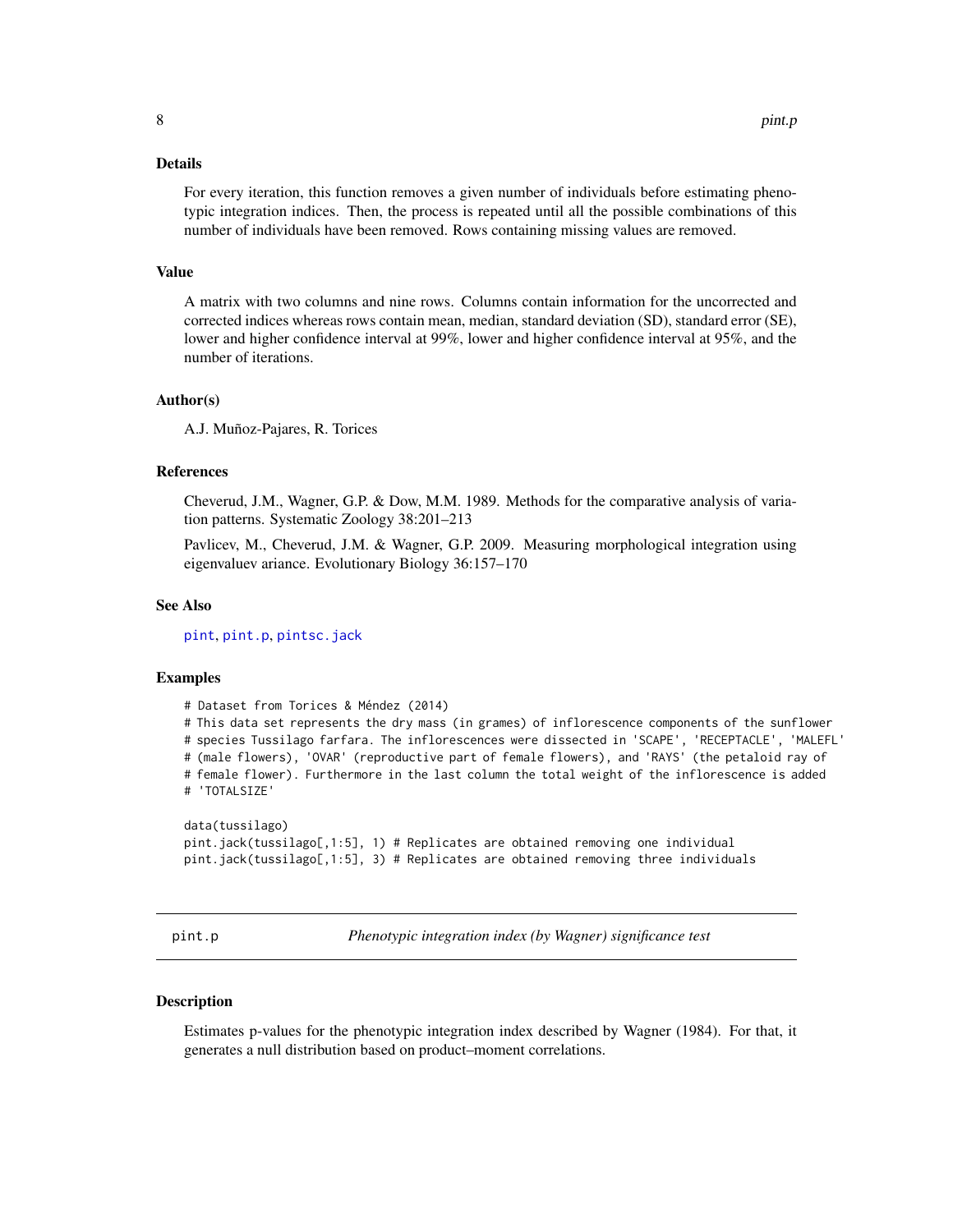#### pint.p 9

#### Usage

pint.p(traits,n.replicates=1000,N.Pearson=15,plot="Results",tails=1)

#### Arguments

| traits       | a dataframe or a matrix object containing traits as columns and individuals as<br>rows                                                                                                                                                                                                                                |
|--------------|-----------------------------------------------------------------------------------------------------------------------------------------------------------------------------------------------------------------------------------------------------------------------------------------------------------------------|
| n.replicates | a numeric, number of randomizations to estimate the null distribution (1000 by<br>default)                                                                                                                                                                                                                            |
| N.Pearson    | a numeric $(>2)$ to shape the distribution probability to sample the correlation<br>matrix. See Details.                                                                                                                                                                                                              |
| plot         | a string. Possible values are "Results" or "R" to display the simulated null dis-<br>tribution and the observed value as a histogram; and "Pearson.distribution" or<br>"P" to check the distribution generated by the N.Pearson parameter to produce<br>the correlation matrix. Any other value will produce no plot. |
| tails        | possible values are 1 and 2 to set the test for one or two tails. By default is set<br>to 1, because values of integration are expected to be higher in the real than in<br>the simulated dataset.                                                                                                                    |

# Details

This function generates a set of theoretical correlation matrices, with as many rows and columns as the number of variables contained in 'traits'. Values in this matrix are randomly drawn using a Pearson product moment correlation coefficient distribution (as implemented in the SuppDists package). The distribution is shaped by the N.Pearson value as follows:

N.Pearson = 3 increases frequency for extreme values (that is -1 and +1).

N.Pearson = 4 generates a uniform distribution (similar probability for all values).

N.Pearson > 5 increases frequency for central values (that is, 0).

The option plot="Pearson.distribution" or plot="P" displays the distribution used to generate the theoretical correlation matrices. This plot produces an histogram with 100,000 observations taken from the distribution shaped by the N.Pearson value.

# Value

A list with the following elements:

| Simulated.cor   | The simulated theoretical correlation matrices.                                                                                |
|-----------------|--------------------------------------------------------------------------------------------------------------------------------|
| Simulated.int   | The phenotypic integration indices estimated on the simulated matrices.                                                        |
| Simulated.Range |                                                                                                                                |
|                 | The range (minimum-maximum) of phenotypic integration indices estimated on<br>the simulated matrices.                          |
|                 | Simulated. Mean The mean of phenotypic integration indices estimated on the simulated matrices.                                |
| Real.int        | The phenotypic integration indices estimated on the real dataset.                                                              |
| Summary         | A data frame containing the integration indices (as rows) for the real and simu-<br>lated dataset and the p-value (as columns) |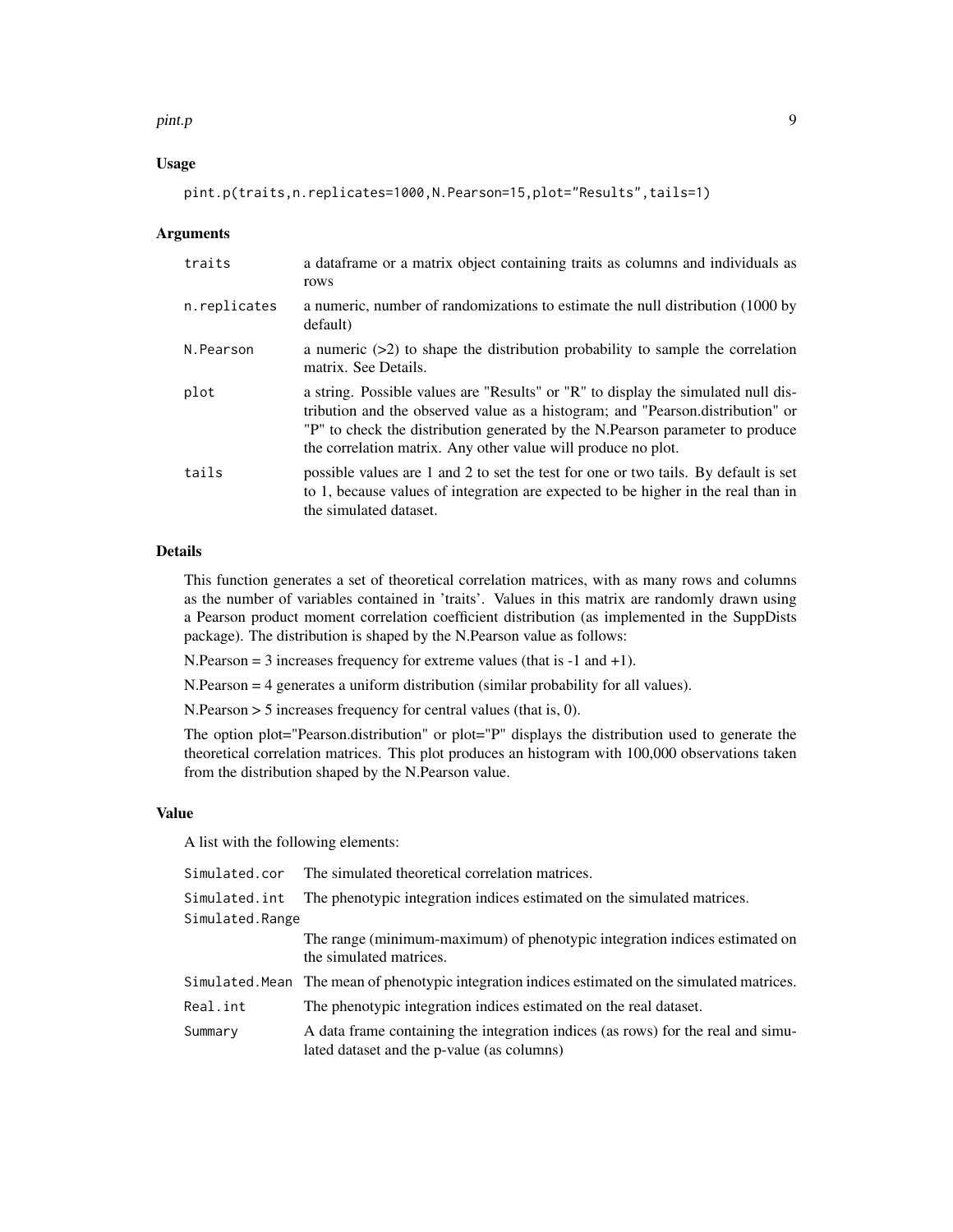#### <span id="page-9-0"></span>Author(s)

A.J. Muñoz-Pajares, R. Torices

#### References

Harder, L.D. 2009. Questions about floral (dis)integration. New Phytologist 183:247–248.

Ordano, M., Fornoni, J., Boege, K. & Domínguez, C.A. 2008. The adaptive value of phenotypic floral integration. New Phytologist 179:1183–1192.

Wagner, G.P. 1984. On the eigenvalue distribution of genetic and phenotypic dispersion matrices: evidence for a non-random organization of quantitative character variation. Journal of Mathematical Biology 21:77–95.

#### See Also

[pint](#page-4-1), [pint.boot](#page-5-1), [pint.jack](#page-6-1)

#### Examples

```
data(tussilago)
# Using a uniform distribution to generate the correlation matrices:
## A) Showing uniform distribution
unif1<-pint.p(traits=tussilago,n.replicates=1000, N.Pearson=4,plot="P")
## B) Showing the resulting null distribution and the real value (red line)
unif2<-pint.p(traits=tussilago,n.replicates=1000, N.Pearson=4,plot="R")
dev.new()
# Using a non-uniform distribution to generate the correlation matrices:
## A) Showing the Pearson product moment correlation coefficient distribution
prmo1<-pint.p(traits=tussilago,n.replicates=1000, N.Pearson=15,plot="P")
## B) Showing the resulting null distribution and the real value (red line)
prmo2<-pint.p(traits=tussilago,n.replicates=1000, N.Pearson=15,plot="R")
# Comparing the uniform and the non-uniform distributions
# as in Harder New Phytologist (2009) 183: 247-248
vari<-2 #variable to plot (INT.c)
toplot1<-unif2$Simulated.int[vari,]
toplot2<-prmo2$Simulated.int[vari,]
HIST<-hist(as.matrix(toplot2),plot=FALSE)
MaxY<-max(HIST$density)
Max<-max(toplot1,toplot2)
Min<-min(HIST$mids)
 plot(c(1,2),xlim=c((Min-0.05*Max),(Max+0.05*Max)),ylim=c(0,(MaxY+0.05*MaxY)),
type="n",ylab="Density",xlab="Maximum integration (percentage)")
 hist(as.matrix(toplot1),add=TRUE,freq=FALSE,breaks=28)
```

```
# And the real value as a red line:
```

```
abline(v=prmo1$Real[vari],lty=2, col="red")
```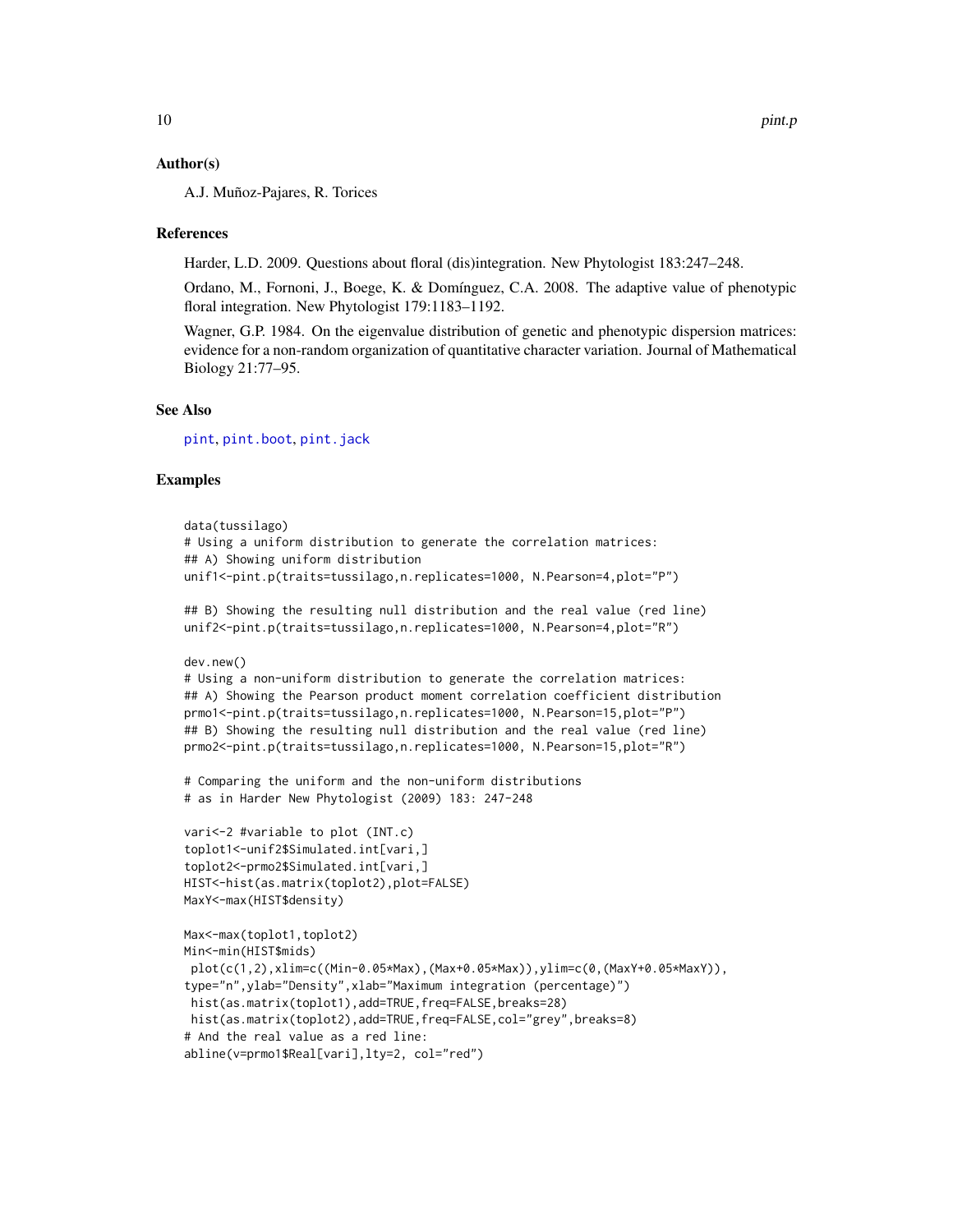#### <span id="page-10-1"></span><span id="page-10-0"></span>pintsc *size-controlled phenotypic integration*

# Description

This function estimates the phenotypic integration indices controlling by a third variable.

#### Usage

pintsc(traits,control=NA)

#### Arguments

| traits  | a data frame or a matrix object containing traits as columns and individuals as |
|---------|---------------------------------------------------------------------------------|
|         | rows                                                                            |
| control | a vector containing the variable to control by size.                            |

#### Details

This function estimates the same set of indices than [pint](#page-4-1) but from partial correlation matrix instead of the correlation matrix: PINTsc: The variance of the eigenvalues using the partial correlation matrix instead of a correlation matrix. Torices & Méndez (2014) proposed this index for analysing phenotypic integration of resource allocation to different components in an individual or a given organ when resource allocation data come from observational studies in which resource availability is not controlled and therefore could lead to components correlations only by the fact of different resource availability. Thus, PINT can be estimated using the matrix of partial correlations in which size of the organ or individual is used as the third control variable. PINTsc.c: The PINTsc corrected by the number of traits and individuals of each population. RelPINTsc: The same as RelPINT but estimated with the partial correlation matrix.

Rows containing missing values are removed.

#### Value

A list with five elements containing:

| PINT <sub>sc</sub> : | The phenotypic integration index.           |
|----------------------|---------------------------------------------|
| RelPINTsc:           | Percentage of maximum possible integration. |
| PINTsc.c:            | Corrected phenotypic integration index.     |
| N:                   | Number of observations used.                |

#### Author(s)

R. Torices, A.J. Muñoz-Pajares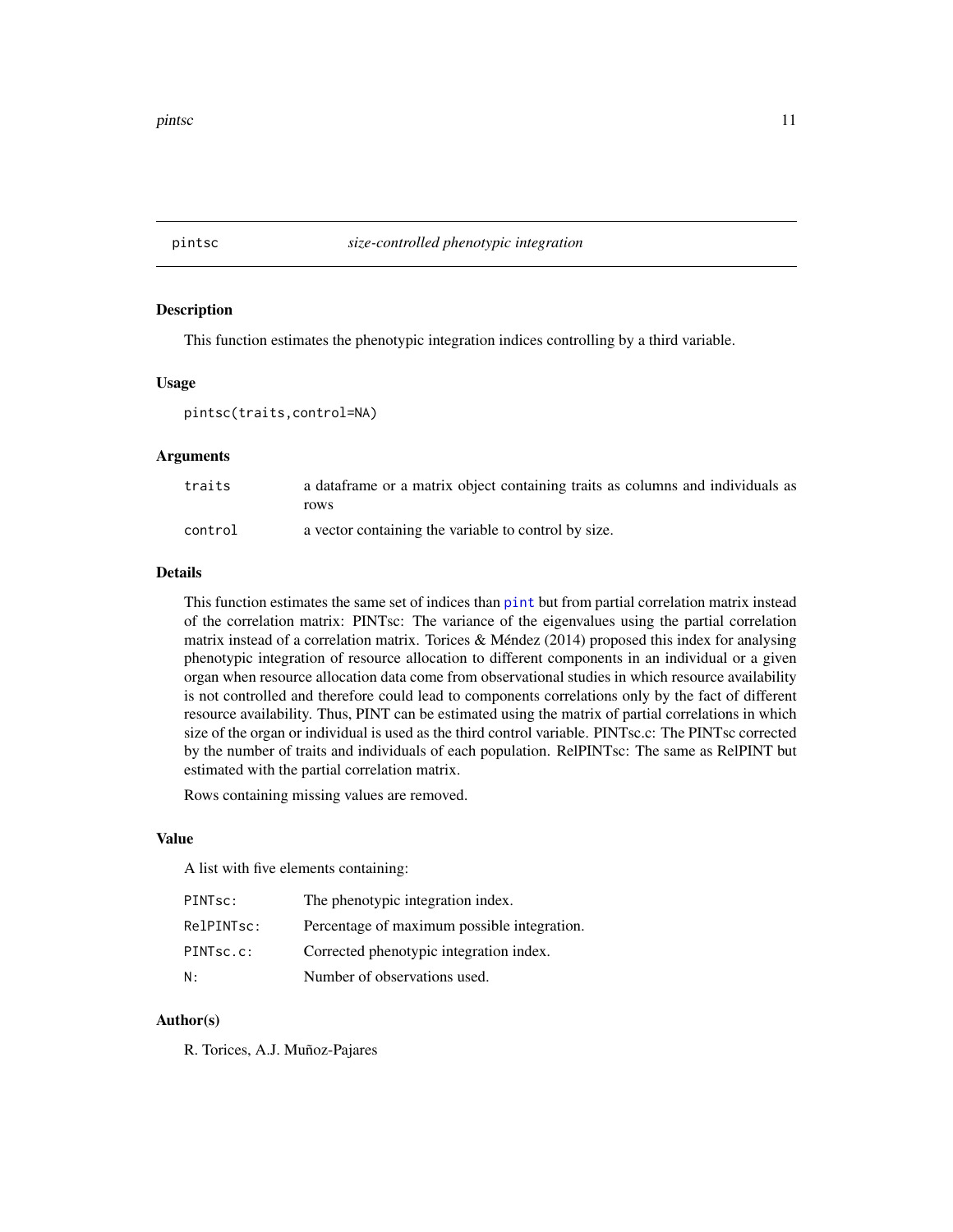#### <span id="page-11-0"></span>References

Torices, R. & Méndez, M. 2014. Resource allocation to inflorescence components is highly integrated despite differences between allocation currencies and sites. International Journal of Plant Science 175(6):713–723.

# See Also

[pint](#page-4-1), [pintsc.boot](#page-11-1), [pintsc.p](#page-14-1)

#### Examples

```
# Dataset from Torices & Méndez (2014)
# This data set represents the dry mass (in grams) of inflorescence components of the sunflower
# species Tussilago farfara. The inflorescences were dissected in 'SCAPE', 'RECEPTACLE', 'MALEFL'
# (male flowers), 'OVAR' (reproductive part of female flowers), and 'RAYS' (the petaloid ray of
# female flower). Furthermore in the last column the total weight of the inflorescence is added
#'TOTALSIZE'
data(tussilago)
```

```
# To estimate the PINT indices controlling by a third variable
# it is mandatory to define the "control" variable. Otherwise, it gives an error:
#
# pintsc(traits=tussilago)
pintsc(traits=tussilago[,1:5],control=tussilago[,6])
```
<span id="page-11-1"></span>

| size-controlled phenotypic integration bootstrap intervals<br>pintsc.boot |  |  |
|---------------------------------------------------------------------------|--|--|
|---------------------------------------------------------------------------|--|--|

#### Description

This function estimates the confidence intervals of the phenotypic integration index controlling by a third variable using bootstrap.

#### Usage

```
pintsc.boot(traits, control=NA, replicates = 1000, verbose=FALSE)
```
#### Arguments

| traits     | a data frame or a matrix object containing traits as columns and individuals as<br>rows   |
|------------|-------------------------------------------------------------------------------------------|
| control    | a vector containing the variable to control by size.                                      |
| replicates | a numeric, the number of randomizations (1000 by default).                                |
| verbose    | a logic, if TRUE, values obtained during the bootstrap resampling are also re-<br>ported. |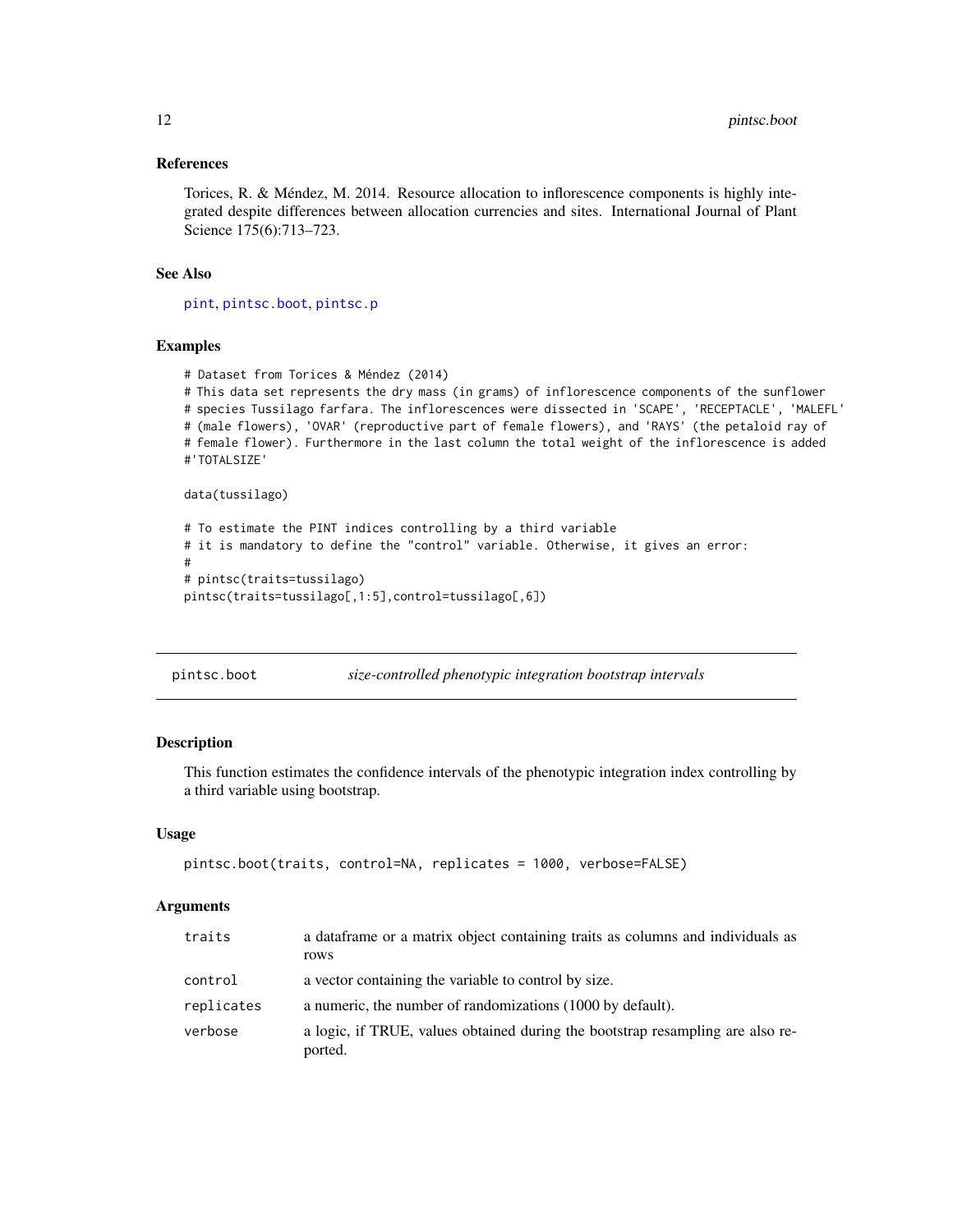#### <span id="page-12-0"></span>pintsc.jack 13

#### Details

Rows containing missing values are removed.

#### Value

A matrix with two columns and nine rows. Columns contain information for the uncorrected and corrected indices whereas rows contain mean, median, standard deviation (SD), standard error (SE), lower and higher confidence interval at 99%, lower and higher confidence interval at 95%, and the number of randomizations.

#### Author(s)

R. Torices, A.J. Muñoz-Pajares

#### See Also

[pintsc](#page-10-1), [pint.boot](#page-5-1), [pintsc.jack](#page-12-1)

#### Examples

```
# Dataset from Torices & Méndez (2014)
# This data set represents the dry mass (in grams) of inflorescence components of the sunflower
# species Tussilago farfara. The inflorescences were dissected in 'SCAPE', 'RECEPTACLE', 'MALEFL'
# (male flowers), 'OVAR' (reproductive part of female flowers), and 'RAYS' (the petaloid ray of
# female flower). Furthermore in the last column the total weight of the inflorescence is added
# 'TOTALSIZE'
data(tussilago)
# Iit is mandatory to define the "control" variable. Otherwise, it gives an error:
# pintsc.boot(tussilago, 5000)
pintsc.boot(traits=tussilago[,1:5], replicates=100, control=tussilago[,6])
# The phenotypic integration index intervals do not include 0.
# For faster execution, we used 100 replicates in this example.
# For real data set increase this number:
# pintsc.boot(traits=tussilago[,1:5], replicates=5000, control=tussilago[,6])
```
<span id="page-12-1"></span>pintsc.jack *size-controlled phenotypic integration jackknife resampling*

#### Description

This function estimates the confidence intervals of the phenotypic integration index controlling by a third variable using jackknife resampling.

#### Usage

```
pintsc.jack(traits, control=NA, n.remove = 1, verbose=FALSE)
```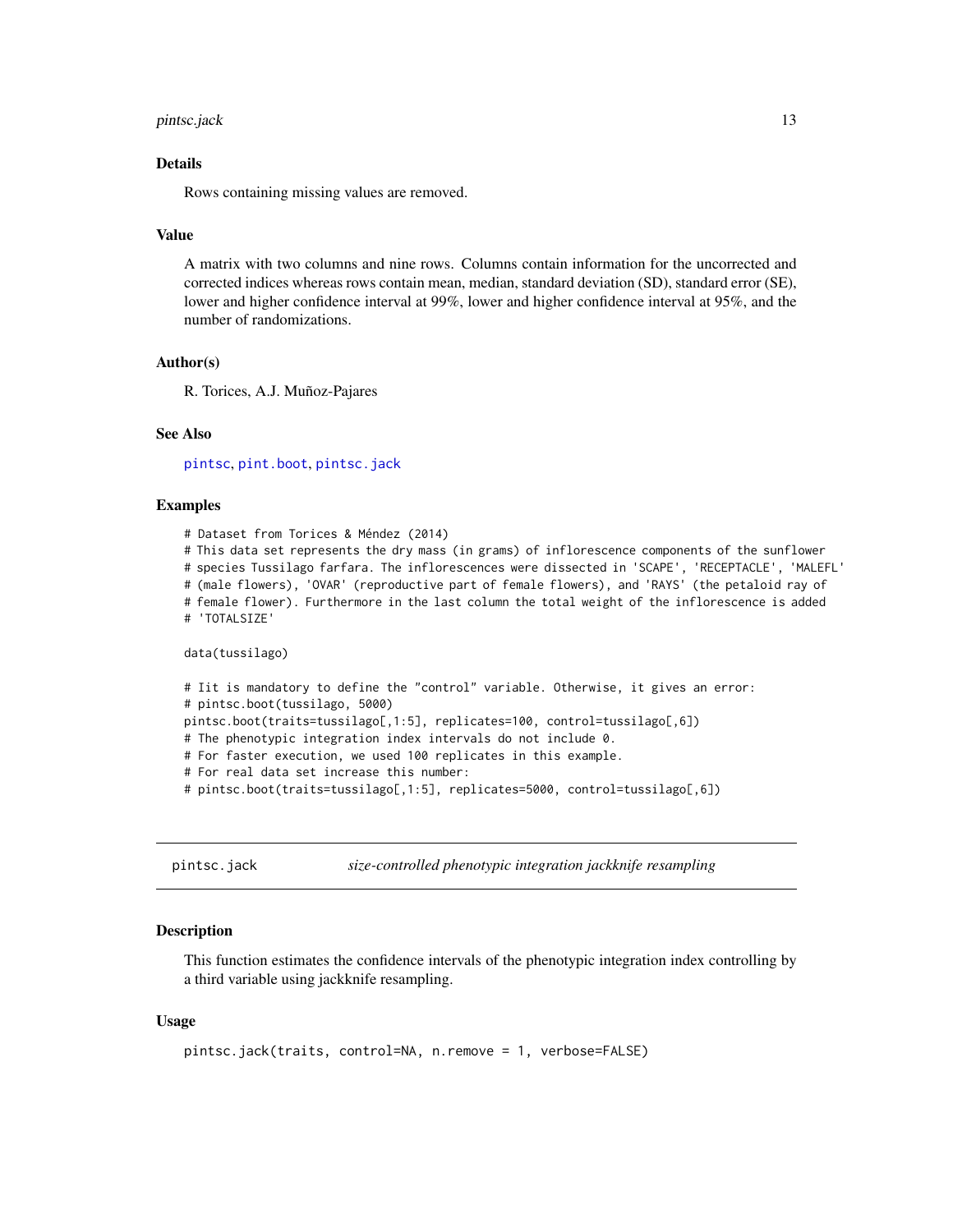#### <span id="page-13-0"></span>Arguments

| traits   | a data frame or a matrix object containing traits as columns and individuals as<br>rows   |
|----------|-------------------------------------------------------------------------------------------|
| control  | a vector containing the variable to control by size.                                      |
| n.remove | a numeric, the number of individuals to remove on every jackknife iteration               |
| verbose  | a logic, if TRUE, values obtained during the jackknife resampling are also re-<br>ported. |

### Details

For every iteration, this function removes a given number of individuals before estimating phenotypic integration indices. Then, the process is repeated until all the possible combinations of this number of individuals have been removed. Rows containing missing values are removed.

#### Value

A matrix with two columns and nine rows. Columns contain information for the uncorrected and corrected indices whereas rows contain mean, median, standard deviation (SD), standard error (SE), lower and higher confidence interval at 99%, lower and higher confidence interval at 95%, and the number of randomizations.

# Author(s)

A.J. Muñoz-Pajares, R. Torices

#### See Also

[pintsc](#page-10-1), [pint.boot](#page-5-1), [pint.jack](#page-6-1)

#### Examples

```
# Dataset from Torices & Méndez (2014)
```
# This data set represents the dry mass (in grams) of inflorescence components of the sunflower # species Tussilago farfara. The inflorescences were dissected in 'SCAPE', 'RECEPTACLE', 'MALEFL' # (male flowers), 'OVAR' (reproductive part of female flowers), and 'RAYS' (the petaloid ray of # female flower). Furthermore in the last column the total weight of the inflorescence is added # 'TOTALSIZE'

```
data(tussilago)
```

```
# Iit is mandatory to define the "control" variable. Otherwise, it gives an error:
# pintsc.jack(tussilago, 1)
pintsc.jack(traits=tussilago[,1:5], control=tussilago[,6], 1)
```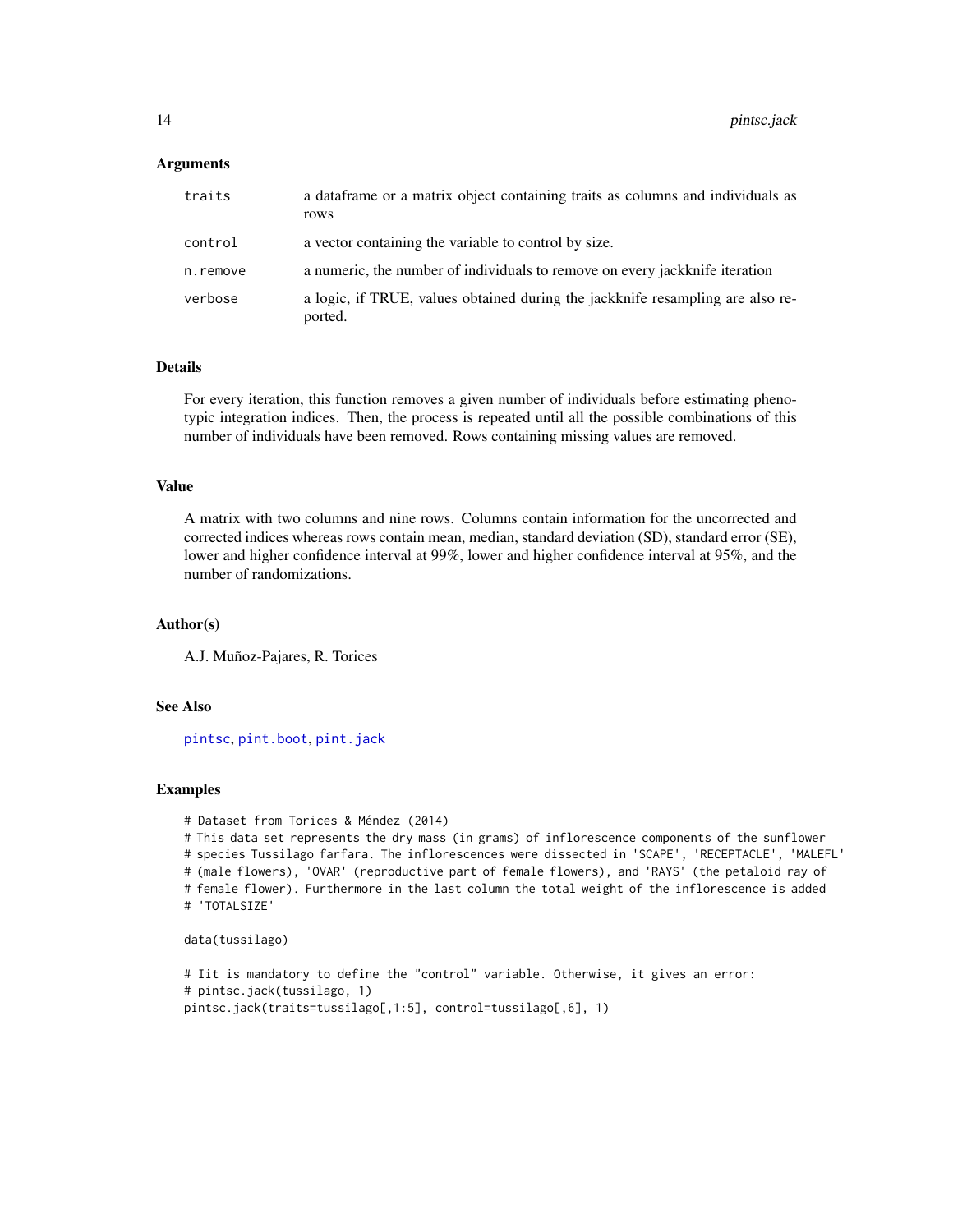<span id="page-14-1"></span><span id="page-14-0"></span>

#### Description

Estimates p-values for the size-controlled phenotypic integration index by generating a null distribution based on product–moment correlations.

#### Usage

pintsc.p(traits,control=NA,n.replicates=1000,N.Pearson=15,plot="Results",tails=1)

#### Arguments

| traits       | a dataframe or a matrix object containing traits as columns and individuals as<br>rows                                                                                                                                                                                                                                |
|--------------|-----------------------------------------------------------------------------------------------------------------------------------------------------------------------------------------------------------------------------------------------------------------------------------------------------------------------|
| control      | a vector containing the variable to control by size.                                                                                                                                                                                                                                                                  |
| n.replicates | a numeric, number of randomizations to estimate the null distribution (1000 by<br>default)                                                                                                                                                                                                                            |
| N.Pearson    | a numeric $(>2)$ to shape the distribution probability to sample the correlation<br>matrix. See Details.                                                                                                                                                                                                              |
| plot         | a string. Possible values are "Results" or "R" to display the simulated null dis-<br>tribution and the observed value as a histogram; and "Pearson.distribution" or<br>"P" to check the distribution generated by the N.Pearson parameter to produce<br>the correlation matrix. Any other value will produce no plot. |
| tails        | possible values are 1 and 2 to set the test for one or two tails. By default is set<br>to 1, because values of integration are expected to be higher in the real than in<br>the simulated dataset.                                                                                                                    |

#### Details

This function generates a set of theoretical correlation matrices, with as many rows and columns as the number of variables contained in 'traits'. Values in this matrix are randomly drawn using a Pearson product moment correlation coefficient distribution (as implemented in the SuppDists package). The distribution is shaped by the N.Pearson value as follows:

N.Pearson  $= 3$  increases frequency for extreme values (that is  $-1$  and  $+1$ ).

N.Pearson = 4 generates a uniform distribution (similar probability for all values).

N.Pearson > 5 increases frequency for central values (that is, 0).

The option plot="Pearson.distribution" or plot="P" displays the distribution used to generate the theoretical correlation matrices. This plot produces an histogram with 100,000 observations taken from the distribution shaped by the N.Pearson value.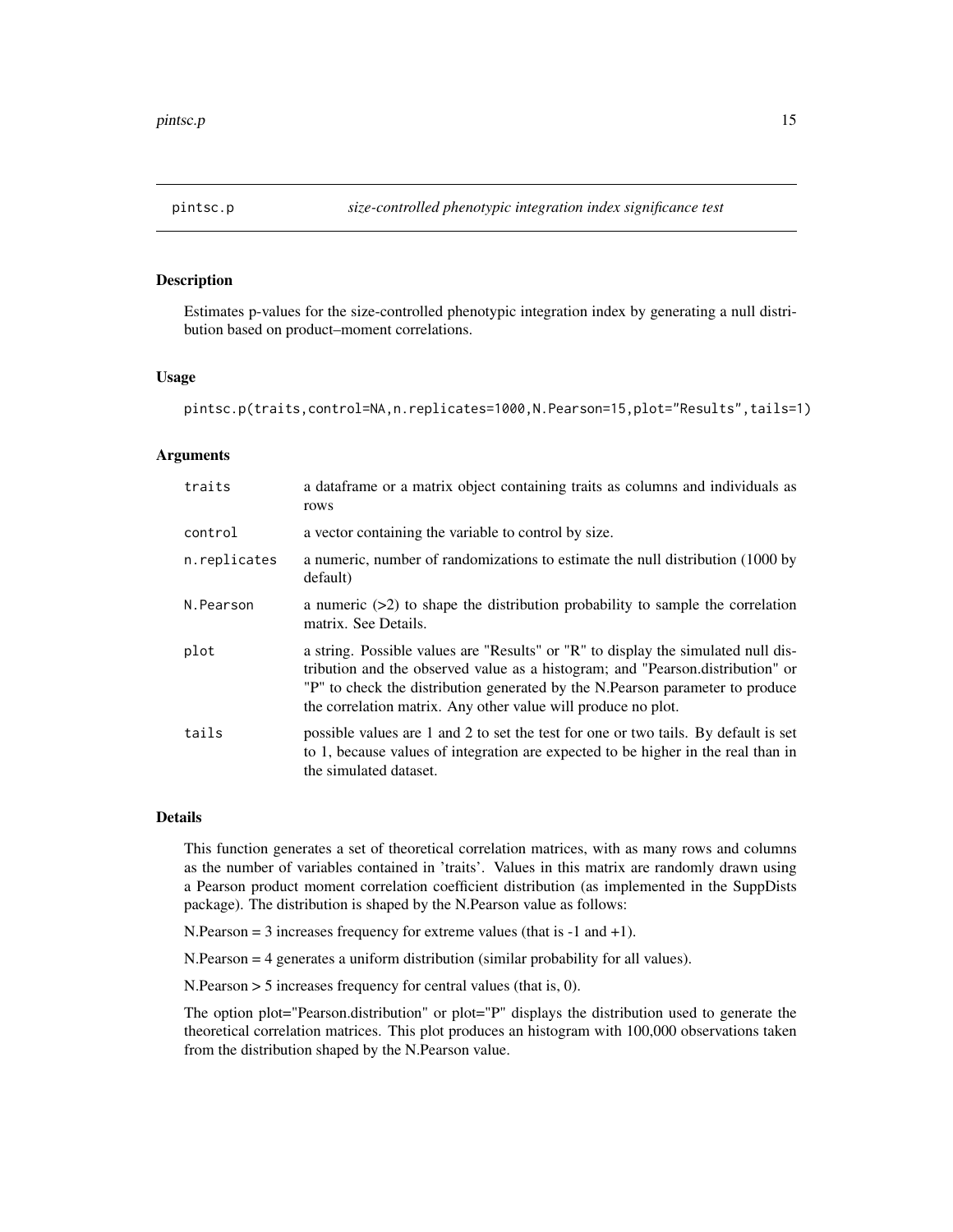# <span id="page-15-0"></span>Value

A list with the following elements:

|                 | Simulated.cor The simulated theoretical correlation matrices.                                                                  |  |
|-----------------|--------------------------------------------------------------------------------------------------------------------------------|--|
| Simulated.int   | The phenotypic integration indices estimated on the simulated matrices.                                                        |  |
| Simulated.Range |                                                                                                                                |  |
|                 | The range (minimum-maximum) of phenotypic integration indices estimated on<br>the simulated matrices.                          |  |
|                 | Simulated. Mean The mean of phenotypic integration indices estimated on the simulated matrices.                                |  |
| Real.int        | The phenotypic integration indices estimated on the real dataset.                                                              |  |
| Summary         | A data frame containing the integration indices (as rows) for the real and simu-<br>lated dataset and the p-value (as columns) |  |

#### Author(s)

A.J. Muñoz-Pajares, R. Torices

#### References

Harder, L.D. 2009. Questions about floral (dis)integration. New Phytologist 183:247–248.

Ordano, M., Fornoni, J., Boege, K. & Domínguez, C.A. 2008. The adaptive value of phenotypic floral integration. New Phytologist 179:1183–1192.

Wagner, G.P. 1984. On the eigenvalue distribution of genetic and phenotypic dispersion matrices: evidence for a non-random organization of quantitative character variation. Journal of Mathematical Biology 21:77–95.

#### See Also

[pintsc](#page-10-1), [pintsc.boot](#page-11-1), [pintsc.jack](#page-12-1)

# Examples

data(tussilago)

# Using a uniform distribution to generate the correlation matrices:

```
## A) Showing uniform distribution
unif1<-pintsc.p(traits=tussilago[,1:5], control=tussilago[,6],
n.replicates=1000, N.Pearson=4, plot="P")
```

```
## B) Showing the resulting null distribution and the real value (red line)
unif2<-pintsc.p(traits=tussilago[,1:5], control=tussilago[,6],
n.replicates=1000, N.Pearson=4, plot="R")
```
# Using a non-uniform distribution to generate the correlation matrices:

dev.new()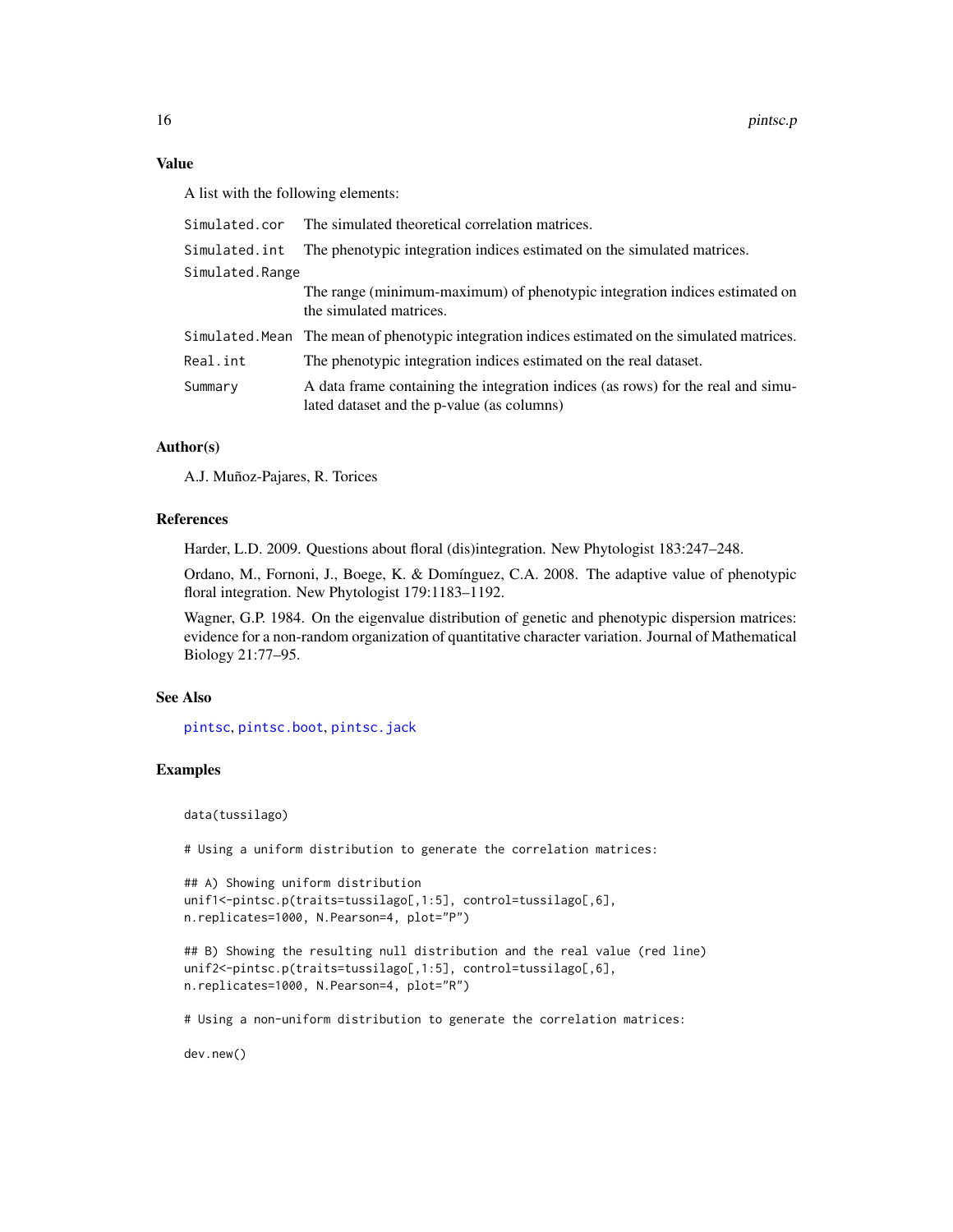#### <span id="page-16-0"></span>tussilago kan kuning kalendar kan kuning kan kuning kan kuning kan kuning kan kuning kan kuning kan kuning kan

```
## A) Showing the Pearson product moment correlation coefficient distribution
prmo1<-pintsc.p(traits=tussilago[,1:5], control=tussilago[,6],
n.replicates=1000, N.Pearson=15, plot="P")
## B) Showing the resulting null distribution and the real value (red line)
prmo2<-pintsc.p(traits=tussilago[,1:5], control=tussilago[,6],
n.replicates=1000, N.Pearson=15, plot="R")
# Comparing the uniform and the non-uniform distributions
# as in Harder New Phytologist (2009) 183: 247248
vari<-2 #variable to plot (INT.c)
toplot1<-unif2$Simulated.int[vari,]
toplot2<-prmo2$Simulated.int[vari,]
HIST<-hist(as.matrix(toplot2),plot=FALSE)
MaxY<-max(HIST$density)
Max<-max(toplot1,toplot2)
Min<-min(HIST$mids)
 plot(c(1,2),xlim=c((Min-0.05*Max),(Max+0.05*Max)),ylim=c(0,(MaxY+0.05*MaxY)),
type="n",ylab="Density",xlab="Maximum integration (percentage)")
 hist(as.matrix(toplot1),add=TRUE,freq=FALSE,breaks=28)
 hist(as.matrix(toplot2),add=TRUE,freq=FALSE,col="grey",breaks=18)
# And the real value as a red line:
abline(v=prmo1$Real[vari],lty=2, col="red")
```
tussilago *phenotypic integration example dataset #2*

#### Description

phenotypic integration example dataset from Torices & Méndez (2014).

#### Usage

data(tussilago)

#### Details

This data set represents the dry mass (in grams) of inflorescence components of the sunflower species *Tussilago farfara*. The inflorescences were dissected in 'SCAPE', 'RECEPTACLE', 'MALEFL' (male flowers), 'OVAR' (reproductive part of female flowers), and 'RAYS' (the petaloid ray of female flower). Furthermore in the last column the total weight of the inflorescence is added 'TO-TALSIZE'.

#### Author(s)

R. Torices, M. Méndez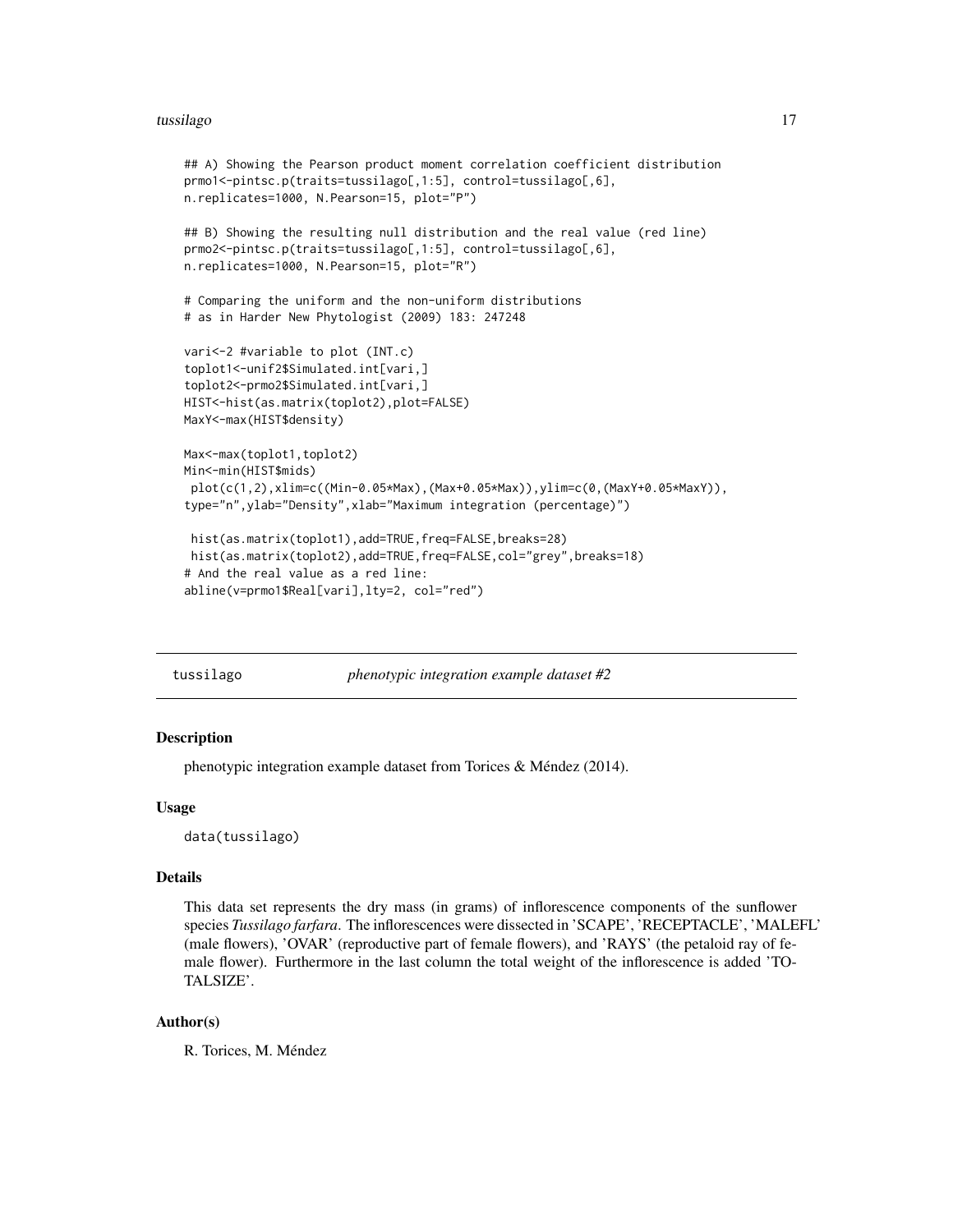# References

Torices, R. & Méndez, M. 2014. Resource allocation to inflorescence components is highly integrated despite differences between allocation currencies and sites. International Journal of Plant Science 175(6):713–723.

# Examples

data(tussilago)